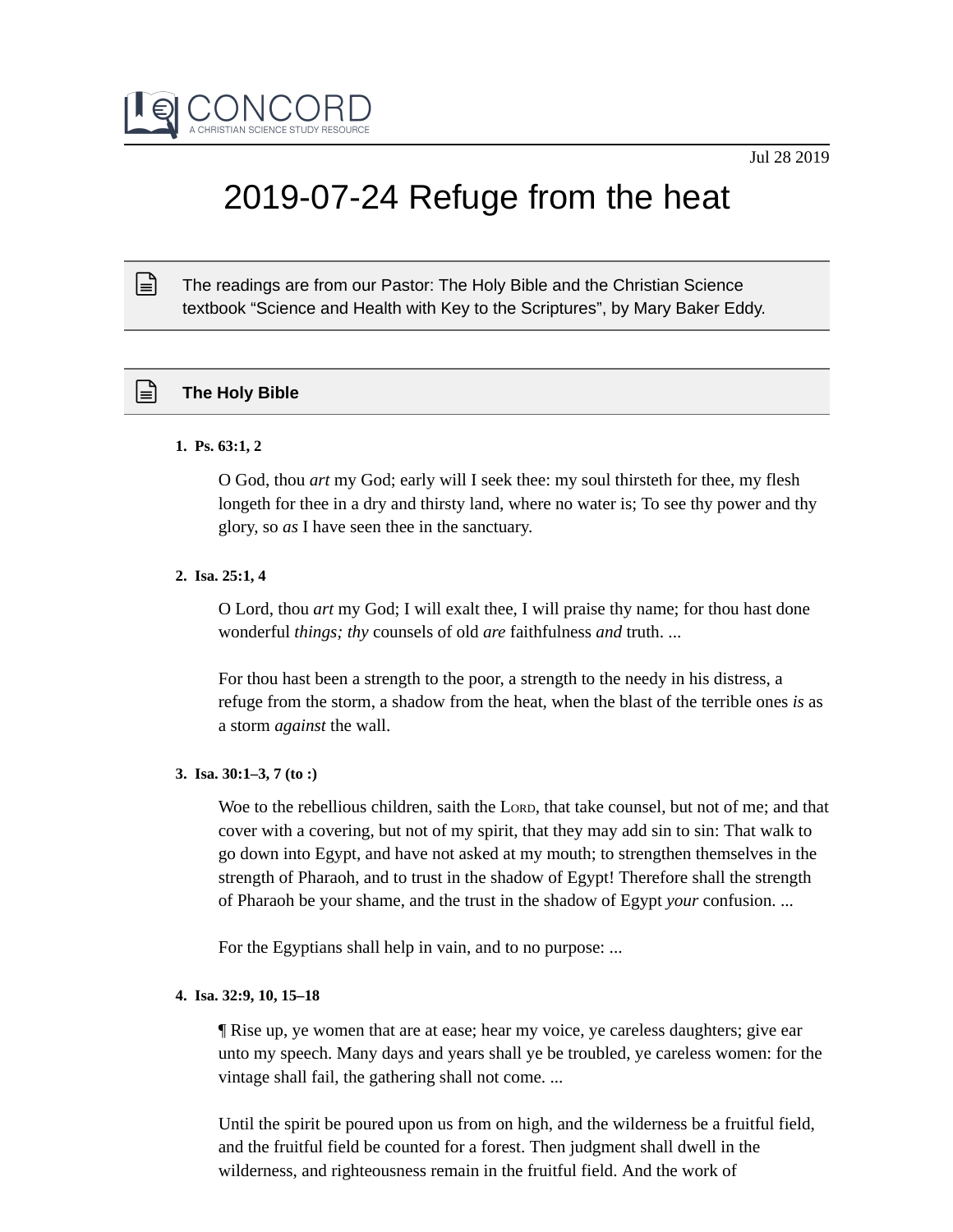righteousness shall be peace; and the effect of righteousness quietness and assurance for ever. And my people shall dwell in a peaceable habitation, and in sure dwellings, and in quiet resting places;

## **5. Isa. 4:6**

And there shall be a tabernacle for a shadow in the daytime from the heat, and for a place of refuge, and for a covert from storm and from rain.

# **6. Hos. 14:1, 4–9**

O Israel, return unto the LORD thy God; for thou hast fallen by thine iniquity. ...

... ¶ I will heal their backsliding, I will love them freely: for mine anger is turned away from him. I will be as the dew unto Israel: he shall grow as the lily, and cast forth his roots as Lebanon. His branches shall spread, and his beauty shall be as the olive tree, and his smell as Lebanon. They that dwell under his shadow shall return; they shall revive *as* the corn, and grow as the vine: the scent thereof *shall be* as the wine of Lebanon. Ephraim *shall say,* What have I to do any more with idols? I have heard *him,* and observed him: I *am* like a green fir tree. From me is thy fruit found. Who *is* wise, and he shall understand these *things?* prudent, and he shall know them? for the ways of the LORD *are* right, and the just shall walk in them: but the transgressors shall fall therein.

## **7. James 1:5, 13–18**

If any of you lack wisdom, let him ask of God, that giveth to all *men* liberally, and upbraideth not; and it shall be given him. ...

Let no man say when he is tempted, I am tempted of God: for God cannot be tempted with evil, neither tempteth he any man: But every man is tempted, when he is drawn away of his own lust, and enticed. Then when lust hath conceived, it bringeth forth sin: and sin, when it is finished, bringeth forth death. Do not err, my beloved brethren. Every good gift and every perfect gift is from above, and cometh down from the Father of lights, with whom is no variableness, neither shadow of turning. Of his own will begat he us with the word of truth, that we should be a kind of firstfruits of his creatures.

#### **8. Isa. 49:8, 9 (to 1st .), 10**

Thus saith the LORD, In an acceptable time have I heard thee, and in a day of salvation have I helped thee: and I will preserve thee, and give thee for a covenant of the people, to establish the earth, to cause to inherit the desolate heritages; That thou mayest say to the prisoners, Go forth; to them that *are* in darkness, Shew yourselves. ...

They shall not hunger nor thirst; neither shall the heat nor sun smite them: for he that hath mercy on them shall lead them, even by the springs of water shall he guide them.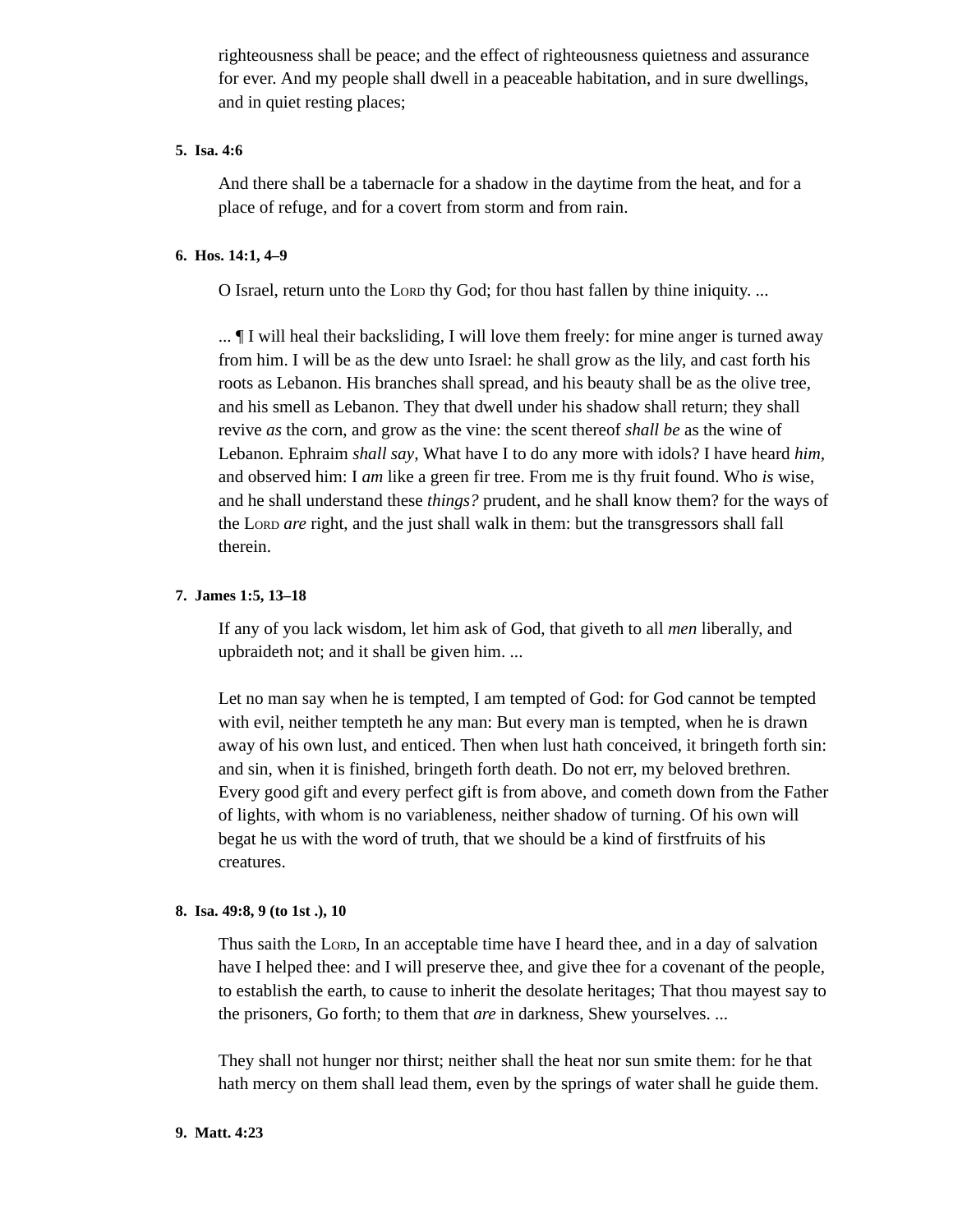¶ And Jesus went about all Galilee, teaching in their synagogues, and preaching the gospel of the kingdom, and healing all manner of sickness and all manner of disease among the people.

## **10. Matt. 10:1, 5–7, 42**

And when he had called unto *him* his twelve disciples, he gave them power *against* unclean spirits, to cast them out, and to heal all manner of sickness and all manner of disease. ...

These twelve Jesus sent forth, and commanded them, saying, Go not into the way of the Gentiles, and into *any* city of the Samaritans enter ye not. But go rather to the lost sheep of the house of Israel. And as ye go, preach, saying, The kingdom of heaven is at hand. ...

And whosoever shall give to drink unto one of these little ones a cup of cold *water* only in the name of a disciple, verily I say unto you, he shall in no wise lose his reward.

# **11. Ps. 121:5–8**

The LORD *is* thy keeper: the LORD *is* thy shade upon thy right hand. The sun shall not smite thee by day, nor the moon by night. The LORD shall preserve thee from all evil: he shall preserve thy soul. The LORD shall preserve thy going out and thy coming in from this time forth, and even for evermore.

# **Science and Health**

#### **1. SH 113:16–18**

- 1. God is All-in-all.
- 2. God is good. Good is Mind.
- 3. God, Spirit, being all, nothing is matter.

#### **2. SH 114:23–24, 27–29**

Christian Science explains all cause and effect as mental, not physical. ... In divine Science, the universe, including man, is spiritual, harmonious, and eternal.

#### **3. SH 124:14, 25–2**

The universe, like man, is to be interpreted by Science from its divine Principle, God, and then it can be understood; but when explained on the basis of physical sense and represented as subject to growth, maturity, and decay, the universe, like man, is, and must continue to be, an enigma. ... Right interpretation

Spirit is the life, substance, and continuity of all things. We tread on forces. Withdraw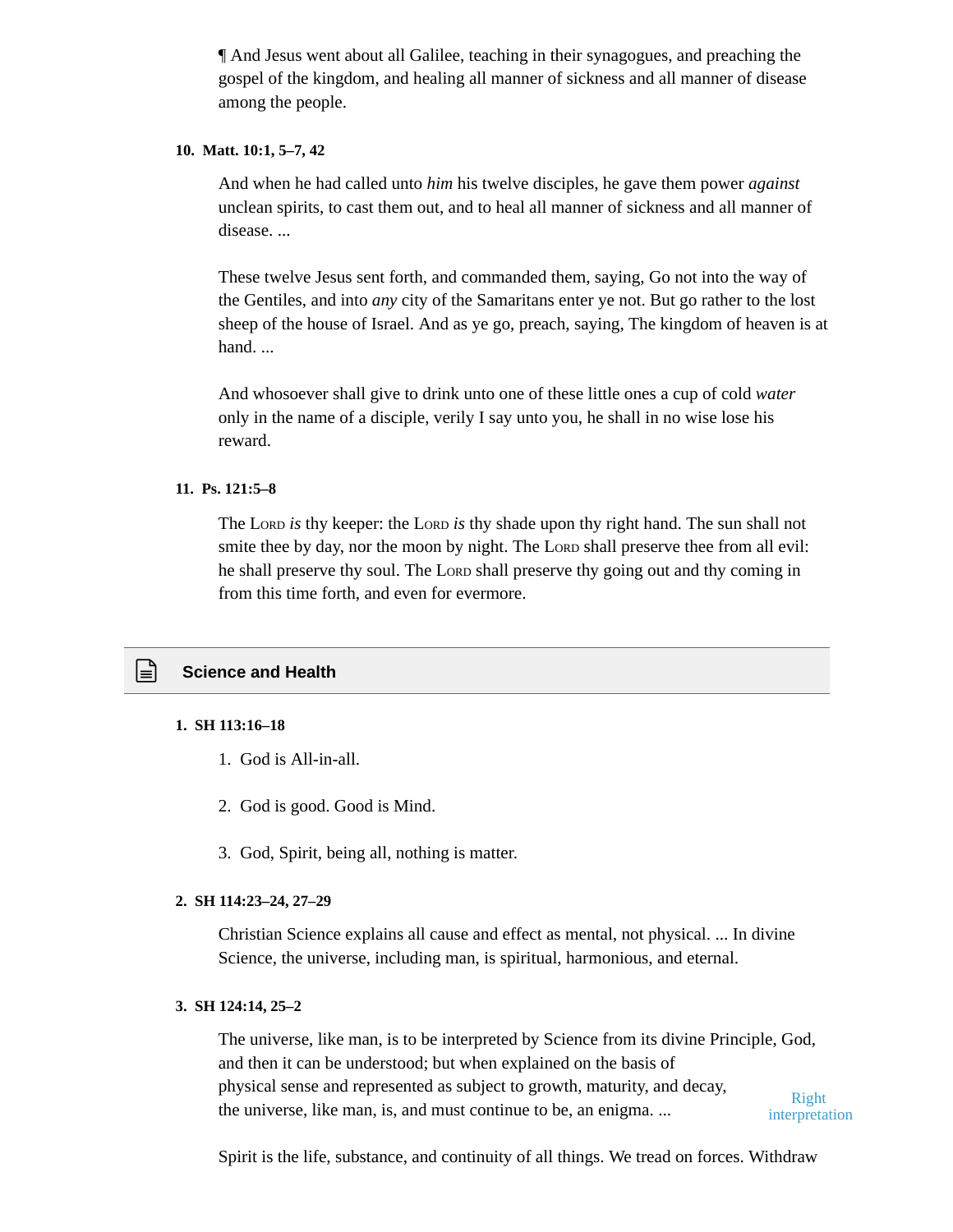them, and creation must collapse. Human knowledge calls them forces of matter; but divine Science declares that they belong wholly to divine Mind, are inherent in this Mind, and so restores them to their rightful home and classification.

The elements and functions of the physical body and of the physical world will change as mortal mind changes its beliefs.

## **4. SH 184:16–5; 185:32–24; 187:6–8**

Controlled by the divine intelligence, man is harmonious and eternal. Whatever is governed by a false belief is discordant and mortal. We say man suffers from the effects of cold, heat, fatigue. This is human belief, not the truth of being, for matter cannot suffer. Mortal mind alone suffers, — not because a law of matter has been transgressed, but because a law of this so-called mind has been disobeyed. I have demonstrated this as a rule of divine Science by destroying the delusion of suffering from what is termed a fatally broken physical law. Laws of human belief

A woman, whom I cured of consumption, always breathed with great difficulty when the wind was from the east. I sat silently by her side a few moments. Her breath came gently. The inspirations were deep and natural. I then requested her to look at the weather-vane. She looked and saw that it pointed due east. The wind had not changed, but her thought of it had and so her difficulty in breathing had gone. The wind had not produced the difficulty. My metaphysical treatment changed the action of her belief on the lungs, and she never suffered again from east winds, but was restored to health. ...

A patient under the influence of mortal mind is healed only by removing the influence on him of this mind, by emptying his thought of the false stimulus and reaction of will-power and filling it with the divine energies of Truth.

False stimulus

Christian Science destroys material beliefs through the understanding of Spirit, and the thoroughness of this work determines health. Erring human mind-forces can work only evil under whatever name or pretence they are employed; for Spirit and matter, good and evil, light and darkness, cannot mingle.

Evil is a negation, because it is the absence of truth. It is nothing, because it is the absence of something. It is unreal, because it presupposes the absence of God, the omnipotent and omnipresent. Every mortal must learn that there is neither power nor reality in evil.

Evil negative and self-destructive

Evil is self-assertive. It says: "I am a real entity, overmastering good." This falsehood should strip evil of all pretensions. The only power of evil is to destroy itself. It can never destroy one iota of good. Every attempt of evil to destroy good is a failure, and only aids in peremptorily punishing the evil-doer. If we concede the same reality to discord as to harmony, discord has as lasting a claim upon us as has harmony. ...

Here you may see how so-called material sense creates its own forms of thought, gives them material names, and then worships and fears them.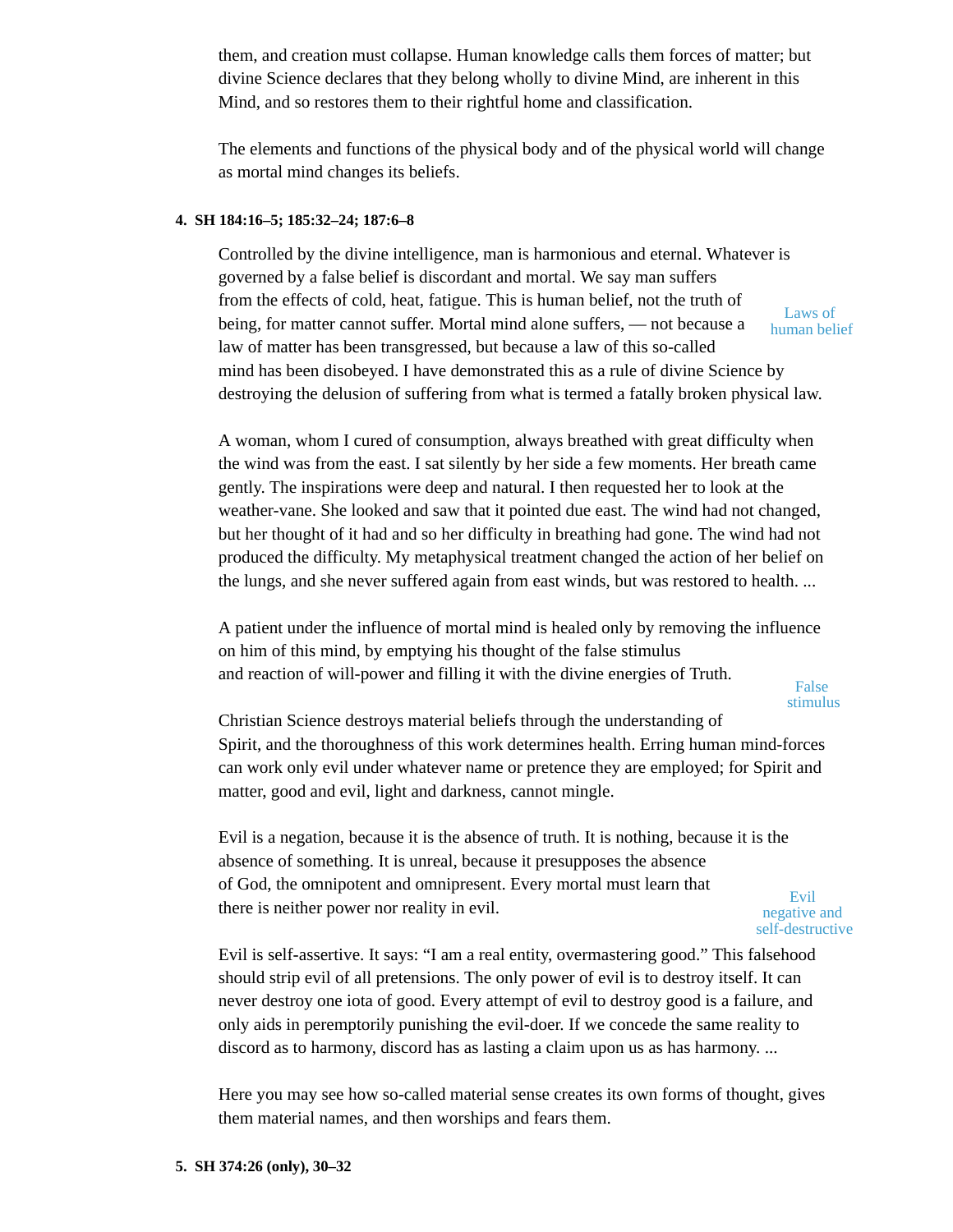Heat and cold are products of mortal mind. ... Mortal mind produces animal heat, and then expels it through the abandonment of a belief, or increases it to the point of selfdestruction.

## **6. SH 232:19, 32–1; 233:16; 234:4**

Jesus never taught that drugs, food, air, and exercise could make a man healthy, or that they could destroy human life; nor did he illustrate these errors by his practice. He referred man's harmony to Mind, not to matter, and never tried to make of none effect the sentence of God, which sealed God's condemnation of sin, sickness, and death. ...

There is neither place nor opportunity in Science for error of any sort. ...

Already the shadow of His right hand rests upon the hour. Ye who can discern the face of the sky, — the sign material, — how much more should ye discern the sign mental, and compass the destruction of sin and sickness by overcoming the thoughts which produce them, and by understanding the spiritual idea which corrects and destroys them. To reveal this truth was our Master's mission to all mankind, including the hearts which rejected him. ... Christ's mission

Whatever inspires with wisdom, Truth, or Love — be it song, sermon, or Science blesses the human family with crumbs of comfort from Christ's table, feeding the hungry and giving living waters to the thirsty.

Crumbs of comfort

#### **7. SH 436:11–12, 13**

Giving a cup of cold water in Christ's name, is a Christian service. ... Such acts bear their own justification, and are under the protection of the Most High.

#### **8. SH 384:6**

#### God never

punishes man for doing right, for honest labor, or for deeds of kindness, though they expose him to fatigue, cold, heat, contagion. If man seems to incur the penalty through matter, this is but a belief of mortal mind, not an enactment of wisdom, and man has only to enter his protest against this belief in order to annul it. Through this action of thought and its results upon the body, the student will prove to himself, by small beginnings, the grand verities of Christian Science. Corporeal penalties

#### **9. SH 125:31–2 (to 2nd .)**

Thus matter will finally be proved nothing more than a mortal belief, wholly inadequate to affect a man through its supposed organic action or supposed existence. Error will be no longer used in stating truth.

#### **10. SH 468:10–11**

All is infinite Mind and its infinite manifestation, for God is All-in-all.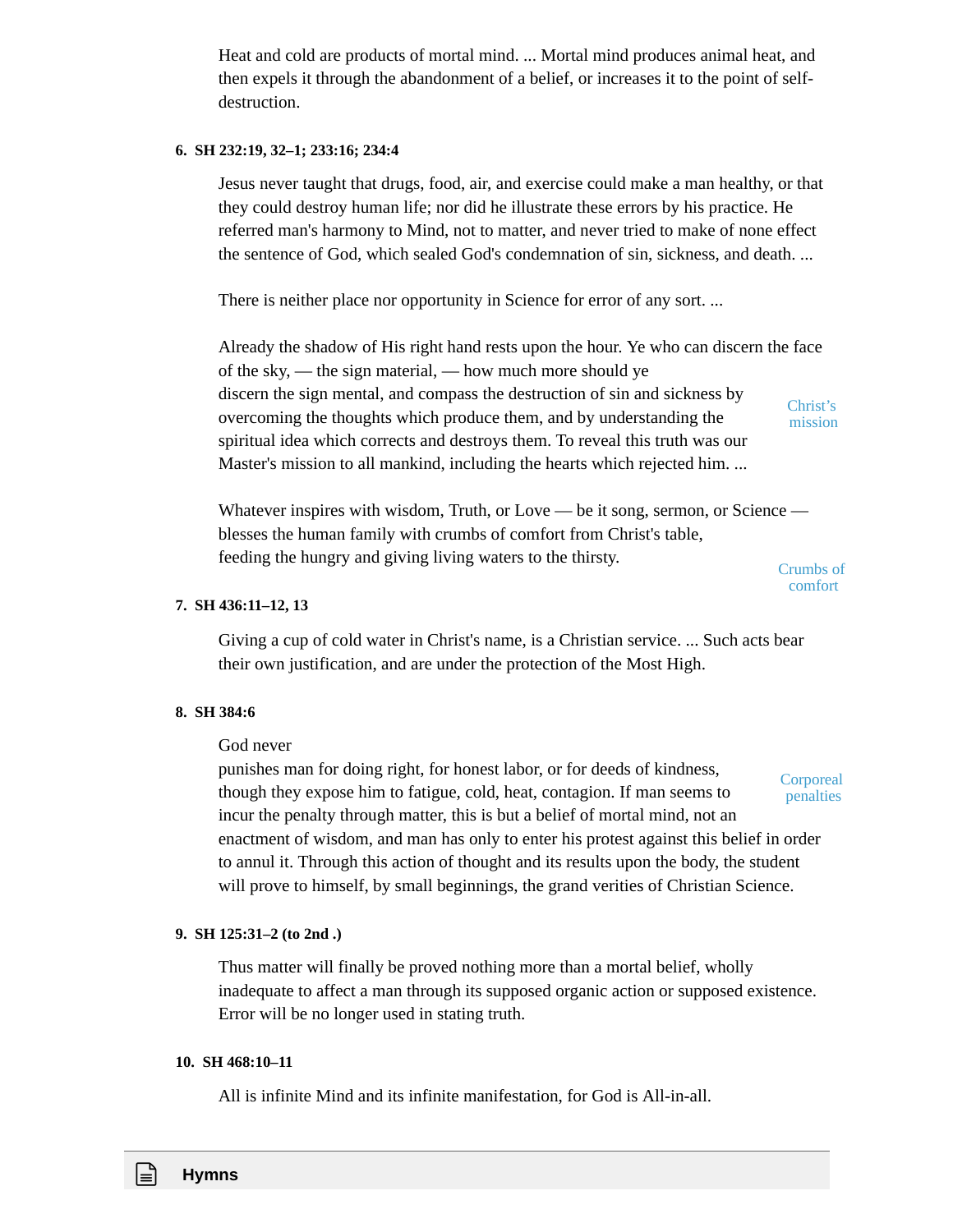#### **1. Hymn. 539:1-5**

O gentle presence, peace and joy and power; / O Life divine, that owns each waiting hour, / Thou Love that guards the nestling's faltering flight! / Keep Thou my child on upward wing tonight. /

Love is our refuge; only with mine eye / Can I behold the snare, the pit, the fall: / His habitation high is here, and nigh, / His arm encircles me, and mine, and all. /

O make me glad for every scalding tear, / For hope deferred, ingratitude, disdain! / Wait, and love more for every hate, and fear / No ill,—since God is good, and loss is gain. /

Beneath the shadow of His mighty wing; / In that sweet secret of the narrow way, / Seeking and finding, with the angels sing: / "Lo, I am with you alway,"—watch and pray. /

No snare, no fowler, pestilence or pain; / No night drops down upon the troubled breast, / When heaven's aftersmile earth's tear-drops gain, / And mother finds her home and heav'nly rest.

## **2. Hymn. 50:1-4**

Dear Lord and Father of us all, / Forgive our foolish ways; / Reclothe us in our rightful mind; / In purer lives Thy service find, / In deeper reverence, praise. /

In simple trust like theirs who heard, / Beside the Syrian sea, / The gracious calling of the Lord, / Let us, like them, without a word / Rise up and follow thee. /

Breathe through the pulses of desire / Thy coolness and Thy balm; / Let sense be dumb, let flesh retire; / Speak through the earthquake, wind and fire, / O still small voice of calm. /

Drop Thy still dews of quietness, / Till all our strivings cease; / Take from us now the strain and stress, / And let our ordered lives confess / The beauty of Thy peace.

## **3. Hymn. 33:1-3**

Call the Lord thy sure salvation, / Rest beneath th' Almighty's shade; / In His secret habitation / Dwell, nor ever be dismayed. /

He shall charge His angel legions / Watch and ward o'er thee to keep, / Though thou walk through hostile regions, / Though in desert wilds thou sleep. /

There no tumult can alarm thee, / Thou shalt dread no hidden snare; / Guile nor violence shall harm thee / In eternal safeguard there.